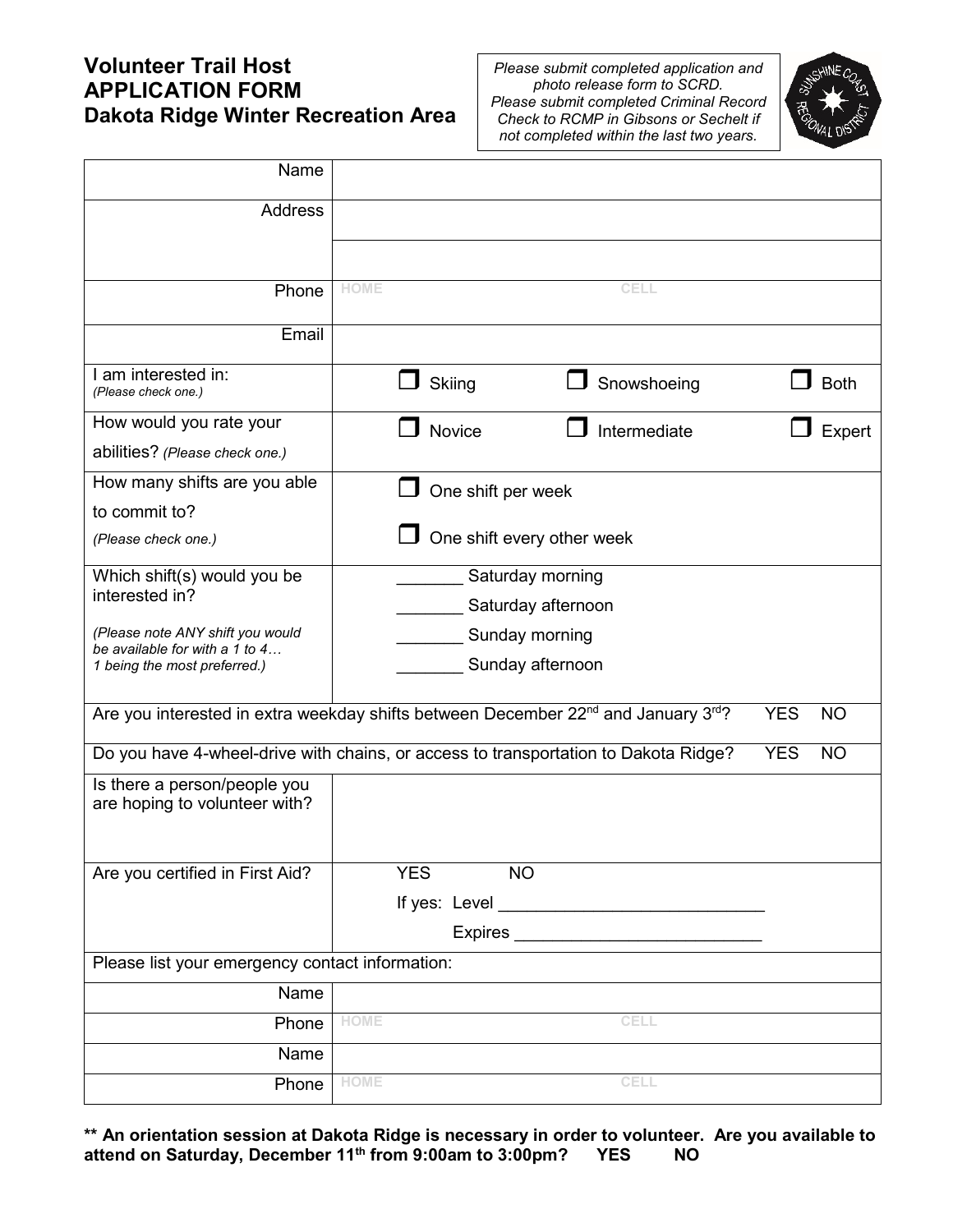

### **Photo / Video Release Consent Form**

I, **we argument of the Coast** end of the Sunshine Coast Regional District (SCRD) to use any photograph or video image of me for the purpose of publicizing programs and activities.

I confirm that I am 19 years of age or older.

I understand that my photograph or video image may be used in any promotional material, including brochures, newsletters, fact sheets, news articles, posters, and any SCRD website or social media account.

*Signature Date*

### **Note: Parent or guardian approval required for those under the age of 19.**

 $\_$  , and the set of the set of the set of the set of the set of the set of the set of the set of the set of the set of the set of the set of the set of the set of the set of the set of the set of the set of the set of th

I hereby authorize the SCRD to use any photograph or video image of my child, \_\_\_\_\_\_\_\_\_\_\_\_\_\_\_\_\_\_\_\_\_, for the purpose of publicizing programs and activities.

*(name of child)*

I understand that any photographs or video images may be used in promotional material such as brochures, newsletters, fact sheets, news articles, posters, and any SCRD website or social media account.

I confirm that I am the parent or legal guardian of the above-named child.

\_\_\_\_\_\_\_\_\_\_\_\_\_\_\_\_\_\_\_\_\_\_\_\_\_\_\_\_\_\_\_\_ \_\_\_\_\_\_\_\_\_\_\_\_\_\_\_\_\_\_\_\_\_\_\_\_\_\_

*Name of Parent or Guardian Signature*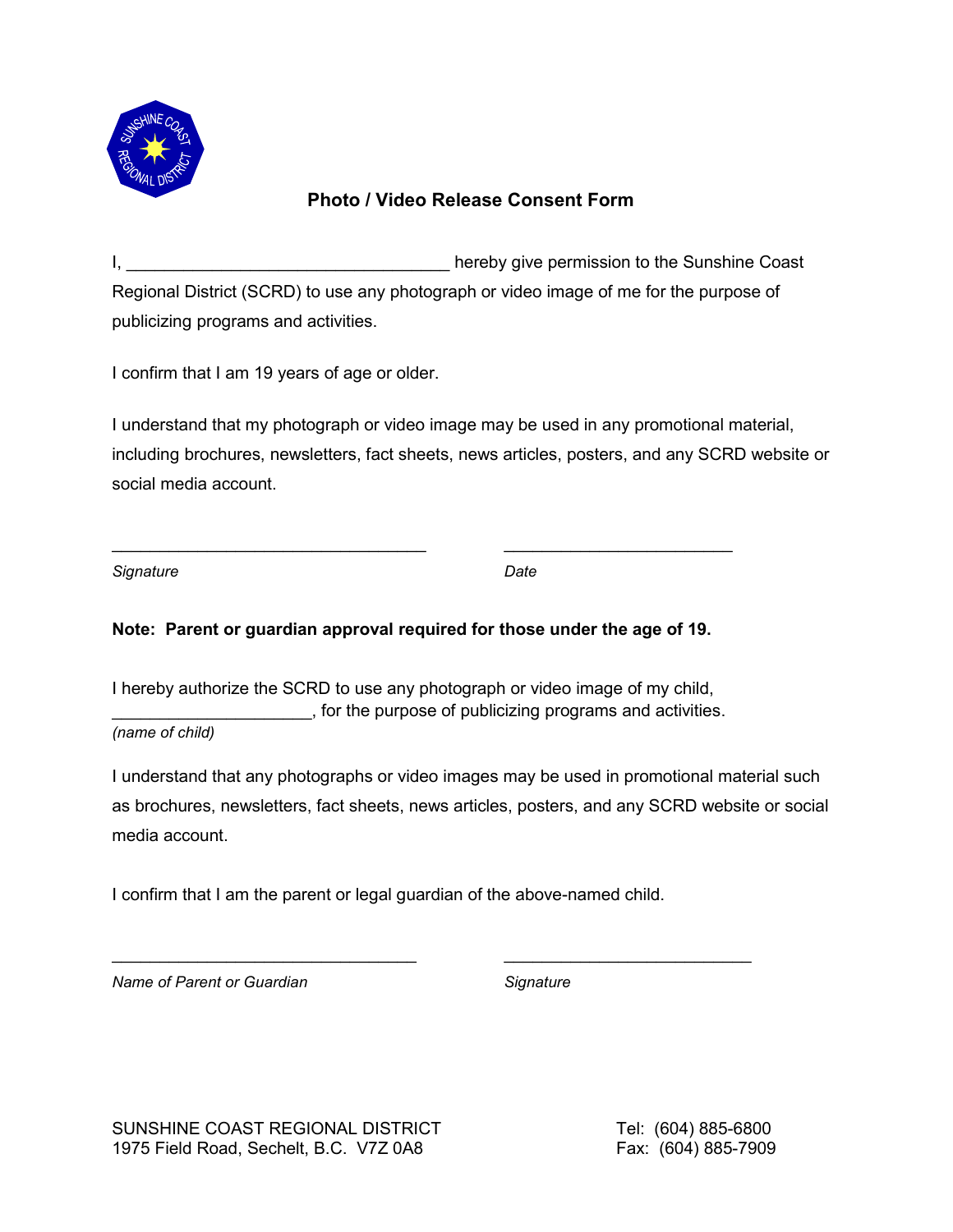### **Sunshine Coast Regional District**

1975 Field Road Sechelt, British Columbia Canada V7Z 0A8

P 604-885-6800 F 604-885-7909 Toll free 1-800-687-5753

info@scrd.ca www.scrd.ca



October 22, 2021

To Whom It May Concern,

The bearer of this letter has applied to become a Trail Host at the Dakota Ridge Winter Recreation Area and is therefore required to complete a Police Information Check including Vulnerable Sectors Check (see attached).

Please return pertinent information marked CONFIDENTIAL to Yvette Roberts, Human Resources Clerk, at the Sunshine Coast Regional District at Field Road.

Any questions can be directed to Mr. Adams at 604-885-6800 ext. 6429 or sam.adams@scrd.ca.

Thank you.

Regards, SUNSHINE COAST REGIONAL DISTRICT

Sam Ada

Sam Adams Parks Planning Coordinator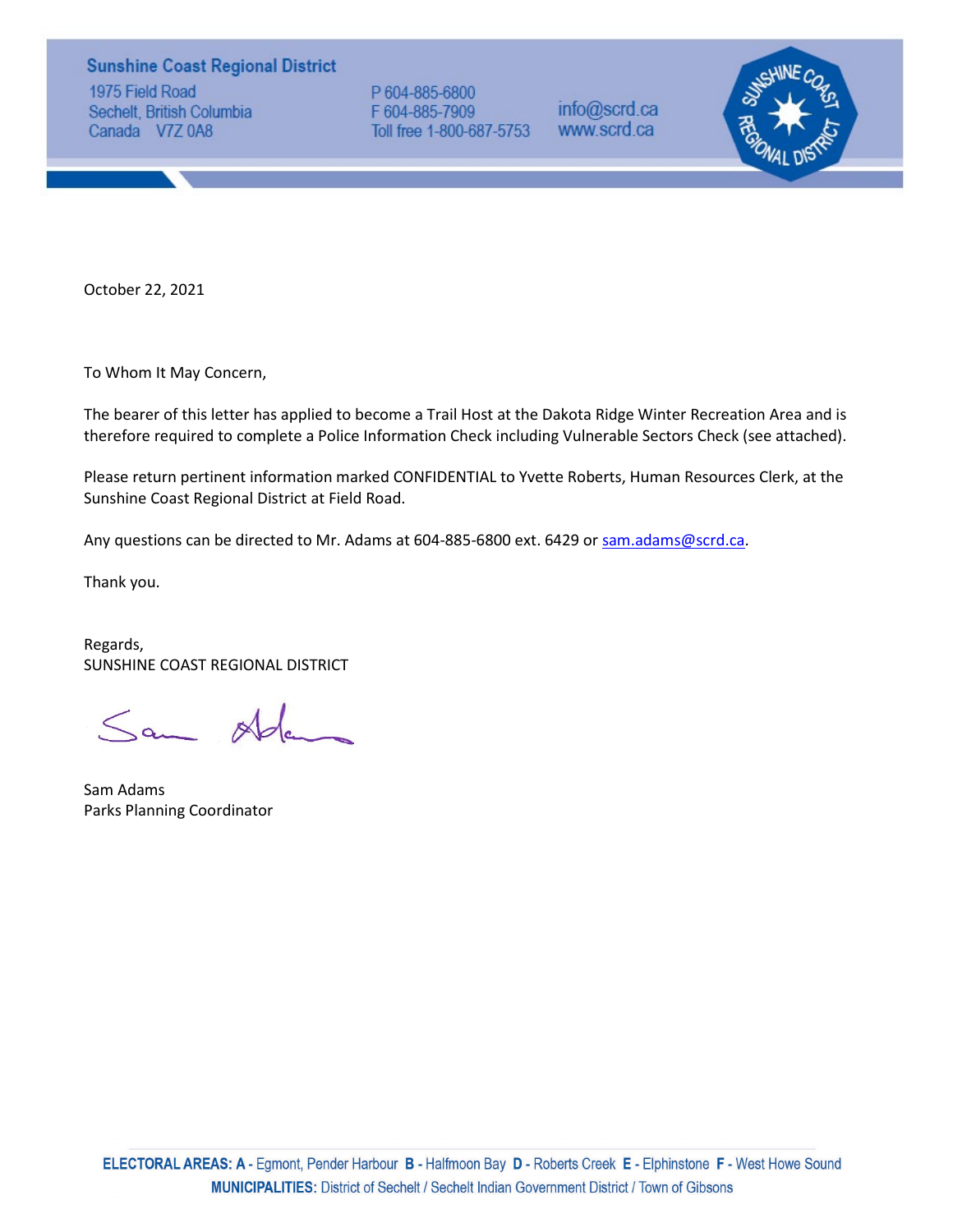

RCMP Use Only  $|$ Paid:  $\square$ 

Vol/Stu: D  $\overline{\textsf{Gib:}\square\quad \textsf{Sec:}\ \square\quad \textsf{MP:}\ \square}$ 

| IDENTIFICATION - one form must be photo ID (office use only).<br><b>Type of ID Produced:</b>                                                                                                                                                                                                                                                                                                                                                                                       |                   | <b>Number:</b>                                                                                                                                                                                     |                                 |                                       |                       |
|------------------------------------------------------------------------------------------------------------------------------------------------------------------------------------------------------------------------------------------------------------------------------------------------------------------------------------------------------------------------------------------------------------------------------------------------------------------------------------|-------------------|----------------------------------------------------------------------------------------------------------------------------------------------------------------------------------------------------|---------------------------------|---------------------------------------|-----------------------|
| <b>Type of ID Produced:</b>                                                                                                                                                                                                                                                                                                                                                                                                                                                        |                   | <b>Number:</b>                                                                                                                                                                                     |                                 |                                       |                       |
| Please complete clearly in ink<br>You must apply in person at the Police Agency in the jurisdiction in which you reside. At the time of application you must present:<br>- any applicable fee (see website for costs and payment options).<br>- one piece of current, government-issued photo identification and one piece of identification verifying name and date of birth.<br>If you are unable to provide proper identification the police agency cannot complete your check. |                   | <b>INSTRUCTIONS FOR COMPLETION</b><br>(PERSONAL INFORMATION ON THIS FORM IS COLLECTED UNDER THE AUTHORITY OF THE BC<br>FREEDOM OF INFORMATION AND PROTECTION OF PRIVACY ACT & FEDERAL PRIVACY ACT) |                                 |                                       |                       |
| Your Police Information Check will review all available law enforcement systems, including any local police records.<br>This check will NOT include: overseas or USA records, traffic tickets, or municipal bylaw offences.                                                                                                                                                                                                                                                        |                   |                                                                                                                                                                                                    |                                 |                                       |                       |
|                                                                                                                                                                                                                                                                                                                                                                                                                                                                                    |                   | The results of this check will not be forwarded to a third party<br>(with the exception of confirmed positive Vulnerable Sector responses, or if a "Duty to Warn" arises).                         |                                 |                                       |                       |
| <b>PART I - PERSONAL INFORMATION (COMPLETED BY APPLICANT)</b>                                                                                                                                                                                                                                                                                                                                                                                                                      |                   |                                                                                                                                                                                                    |                                 |                                       |                       |
| <b>LAST NAME</b>                                                                                                                                                                                                                                                                                                                                                                                                                                                                   | <b>FIRST NAME</b> | MIDDLE NAME(S)                                                                                                                                                                                     |                                 |                                       |                       |
| PREVIOUS NAMES (including name changes and birth/maiden name)                                                                                                                                                                                                                                                                                                                                                                                                                      |                   |                                                                                                                                                                                                    |                                 | <b>GENDER</b> (circle one)            |                       |
|                                                                                                                                                                                                                                                                                                                                                                                                                                                                                    |                   |                                                                                                                                                                                                    |                                 | M<br>E                                | <b>Gender Diverse</b> |
| DATE OF BIRTH (YYYY/MM/DD)                                                                                                                                                                                                                                                                                                                                                                                                                                                         | PLACE OF BIRTH:   |                                                                                                                                                                                                    |                                 |                                       |                       |
| ADDRESS (Apartment, street # and name)                                                                                                                                                                                                                                                                                                                                                                                                                                             | <b>CITY</b>       |                                                                                                                                                                                                    | <b>PROV</b>                     | POSTAL CODE                           |                       |
| PHONE NUMBER (residence)                                                                                                                                                                                                                                                                                                                                                                                                                                                           |                   | PHONE NUMBER (cell)                                                                                                                                                                                |                                 |                                       |                       |
| <b>PREVIOUS ADDRESS (LIST ALL ADDRESSES WITHIN THE LAST FIVE YEARS)</b>                                                                                                                                                                                                                                                                                                                                                                                                            |                   |                                                                                                                                                                                                    |                                 | *Check Completed<br>(office use only) |                       |
|                                                                                                                                                                                                                                                                                                                                                                                                                                                                                    |                   |                                                                                                                                                                                                    |                                 | $\square$ yes<br>□ no                 |                       |
|                                                                                                                                                                                                                                                                                                                                                                                                                                                                                    |                   |                                                                                                                                                                                                    | $\frac{1}{2}$ and $\frac{1}{2}$ | $\Box$ yes<br>□ no                    |                       |
|                                                                                                                                                                                                                                                                                                                                                                                                                                                                                    |                   |                                                                                                                                                                                                    |                                 | $\Box$ yes<br>$\square$ no            |                       |
| STREET NAME:                                                                                                                                                                                                                                                                                                                                                                                                                                                                       |                   |                                                                                                                                                                                                    |                                 | $\Box$ yes<br>$\square$ no            |                       |
|                                                                                                                                                                                                                                                                                                                                                                                                                                                                                    |                   | <b>CITY:</b> PROVINCE:                                                                                                                                                                             |                                 | □ yes □ no                            |                       |
| <b>REASON FOR APPLICATION (check appropriate):</b> $\left( \begin{array}{c} \Box \end{array} \right)$ Volunteer (attach letter)                                                                                                                                                                                                                                                                                                                                                    |                   | $\square$ Employment                                                                                                                                                                               |                                 | $\Box$ Other (specify below)          |                       |
| <b>Key Contact Name:</b>                                                                                                                                                                                                                                                                                                                                                                                                                                                           |                   |                                                                                                                                                                                                    |                                 |                                       |                       |
| VolunteerAgency/EmployerName: SUNSHINE COAST REGIONAL DISTRICT - DAKOTA RIDGE                                                                                                                                                                                                                                                                                                                                                                                                      |                   |                                                                                                                                                                                                    |                                 |                                       |                       |
| Volunteer Agency/Employer Address and Phone Number: 1975 FIELD RD, SECHELT BC 604.885.6800                                                                                                                                                                                                                                                                                                                                                                                         |                   |                                                                                                                                                                                                    |                                 |                                       |                       |
| IS YOUR REQUEST RELATED TO WORK/VOLUNTEERING WITH VULNERABLE PERSONS: ( $\square$ )                                                                                                                                                                                                                                                                                                                                                                                                |                   | (if YES: please complete Vulnerable Sector Search Consent FORM 1 on page 2)                                                                                                                        | ЖFS                             | $\square$ NO                          |                       |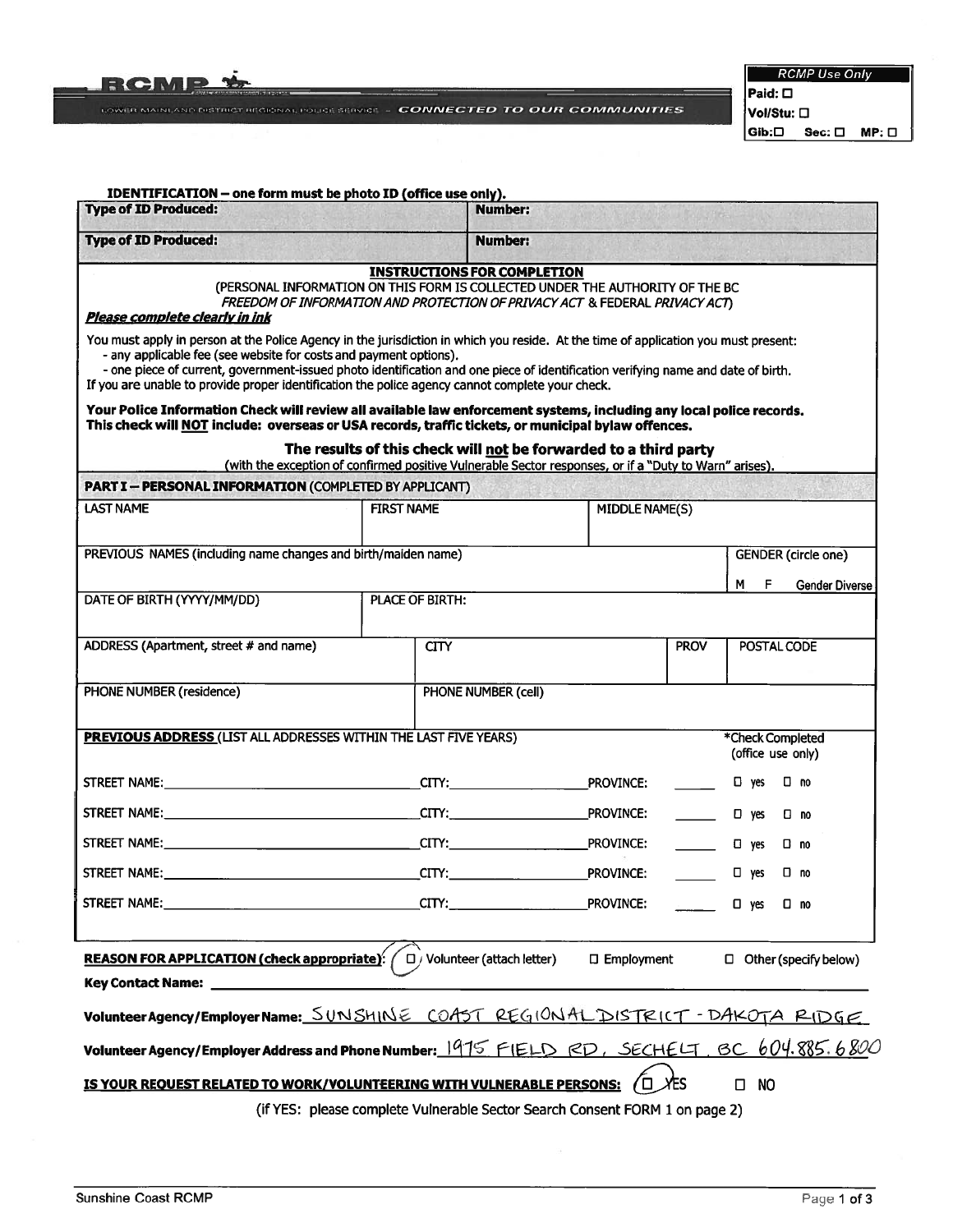Applicant Name Applicant DOB

## VULNERABLE SECTOR APPLICANTS:

#### FORM 1— CONSENT FOR A CRIMINAL RECORD CHECK FOR A SEXUAL OFFENCE FOR WHICH A PARDON HAS BEEN GRANTED OR ISSUED

This form is to be used by <sup>a</sup> person applying for <sup>a</sup> position with <sup>a</sup> person or organization responsible for the well-being of one or more children or vulnerable persons, if the position is <sup>a</sup> position of authority or trust relative to those children or vulnerable persons and the applicant wishes to consent to <sup>a</sup> search being made in criminal conviction records to determine if the applicant has been convicted of <sup>a</sup> sexual offence listed in the schedule to the Criminal Records Act and has been pardoned.

#### Reason for Consent:

I am an applicant for <sup>a</sup> paid or volunteer position with <sup>a</sup> person or organization responsible for the well-being of one or more children or vulnerable person(s).

Description of the paid or volunteer position (what you will be doing):  $RAL_HOST - DAKOTA$  . Refunction

Provide details regarding the children or vulnerable person(s) *(what ages, type of client(s) you have authority over)*:

Consent: I consent to <sup>a</sup> search being made in the automated criminal records retrieval system maintained by the Royal Canadian Mounted Police to determine if I have been convicted of, and been granted <sup>a</sup> pardon for, any of the sexual offences that are listed in the schedule to the Criminal Records Act. <sup>I</sup> understand that as <sup>a</sup> result of giving this consent, if I am suspected of being the person named in <sup>a</sup> criminal record for one of the sexual offences listed in the schedule to the Criminal Records Act in respec<sup>t</sup> of which <sup>a</sup> pardon was granted or issued, that record may be provided by the Commissioner of the Royal Canadian Mounted Police to the Minister of Public Safety of Canada, who may then disclose all or par<sup>t</sup> of the information contained in that record to <sup>a</sup> police force or other authorized body. That police force or authorized body will then disclose the information to me. If I further consent in writing to disclosure of that information to the person or organization referred to above that requested the verification, that information will be disclosed to that person or organization.

Signature of Applicant **Date Signed** Date Signed

# DECLARATION OF A CRIMINAL RECORD (if applicable) — Completed by Applicant

By declaring any offences of which you have been convicted, your criminal convictions record can be confirmed without needing to submit your fingerprints for verification of your identity and the processing delay that this causes.

- •Please list below all offences of which a judge has convicted you (whether indictable or summary) and specifically identify the offence, date you were convicted, and place where the offence was committed.
- •Do Not disclose convictions for which you have received a pardon pursuant to the *Criminal Records Act, or* charges that were dismissed, stayed, or resulted in absolute or conditional discharges.
- •**Do Not** disclose offence convictions where you were found guilty of an offence committed while you were a "young person" (younger than eighteen years), pursuant to the Youth Criminal Justice Act.

| <b>Date of Conviction</b> | <b>Nature of Offence</b> | Location/Jurisdiction |
|---------------------------|--------------------------|-----------------------|
|                           |                          |                       |
|                           |                          |                       |
|                           |                          |                       |
|                           |                          |                       |
|                           |                          |                       |
|                           |                          |                       |
|                           |                          |                       |
|                           |                          |                       |

Signature of Applicant Date signed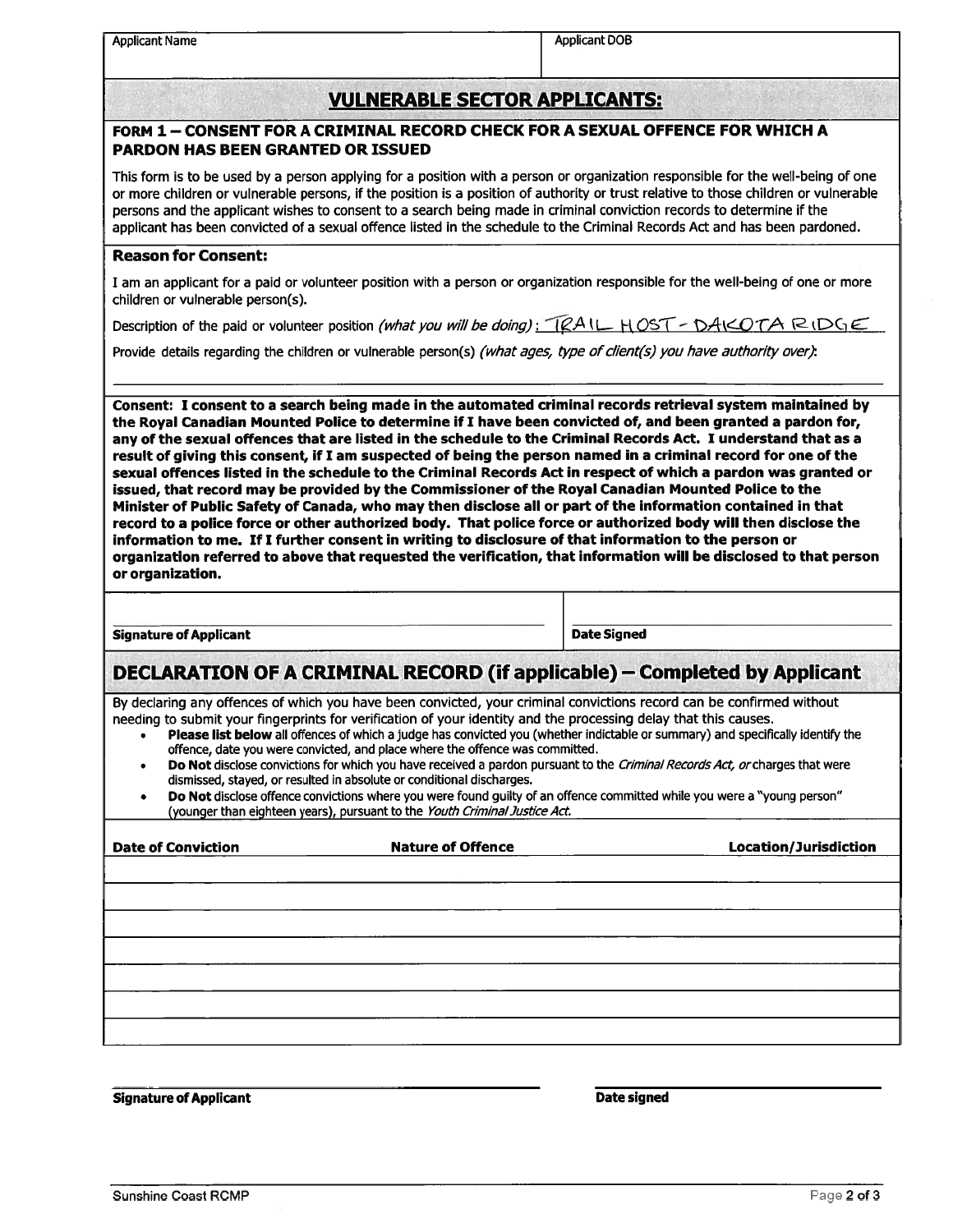Applicant Name Applicant DOB

# SEARCH AND DISCLOSURE CONSENT, AND LIABILITY RELEASE

<sup>I</sup> reques<sup>t</sup> and consent to the Sunshine Coast RCMP and its employees searching any policing agency or court databases, based on the information I have provided, in order to locate any records and information in which I am referred to, and to report, by way of this form, any formal criminal records or pending charges that I am the subject of. If <sup>I</sup> have indicated that <sup>I</sup> will be working with the vulnerable sector, <sup>I</sup> also reques<sup>t</sup> and consent to the reporting of any documented adverse contact with police, any incident in which no charges were laid, or any matter regulated by provincial statutes, that <sup>I</sup> am the subject of. <sup>I</sup> understand that records may continue to exist even if they are no longer listed in particular records database indices.

I understand that information collected as a result of this Police Information Check will only be released **directly** to me and not to any third party; however, I specifically intend to provide the reported information to the employer or volunteer agency that I have listed. I understand that they alone, and not the police, will determine the impact of any reported search results, on whether I obtain the position for which I am being considered. I understand that the accuracy of the reported information, to be disclosed to me, is not and cannot be guaranteed, and may include errors or omissions.

By my signature below, and for and in consideration of this Police Information Check being completed for me, the receipt and sufficiency of which I hereby acknowledged, I agree not to bring any legal actions, claims or demands, for losses or damages, including indirect or consequential, that <sup>I</sup> might sustain by reason of the Police Information Check being performed for me, against the Sunshine Coast RCMP, District of Sechelt, and any employees thereof, and to release them each from any and all liability and any actions, claims or demands, even if arising from their negligence or even gross negligence.

I have read and understood this form, and in particular this section, and by signing below I am consenting to the above terms. By signing, I also certify that the information that I have provided is true and correct to the best of my knowledge and belief.

### Signature of Applicant Date Signed

| ******FOR OFFICE USE ONLY***** |                    |                 |                 |             |
|--------------------------------|--------------------|-----------------|-----------------|-------------|
| <b>QUERY TYPE</b>              | <b>Queried by:</b> | <b>Negative</b> | <b>Attached</b> | <b>Date</b> |
| <b>CPIC</b>                    |                    |                 |                 |             |
| <b>PRIME</b>                   |                    |                 |                 |             |
| <b>PIP/LEIP</b>                |                    |                 |                 |             |
| <b>JUSTIN</b>                  |                    |                 |                 |             |
| VS - FP REQ.                   |                    |                 |                 |             |

NOTES (office use only):